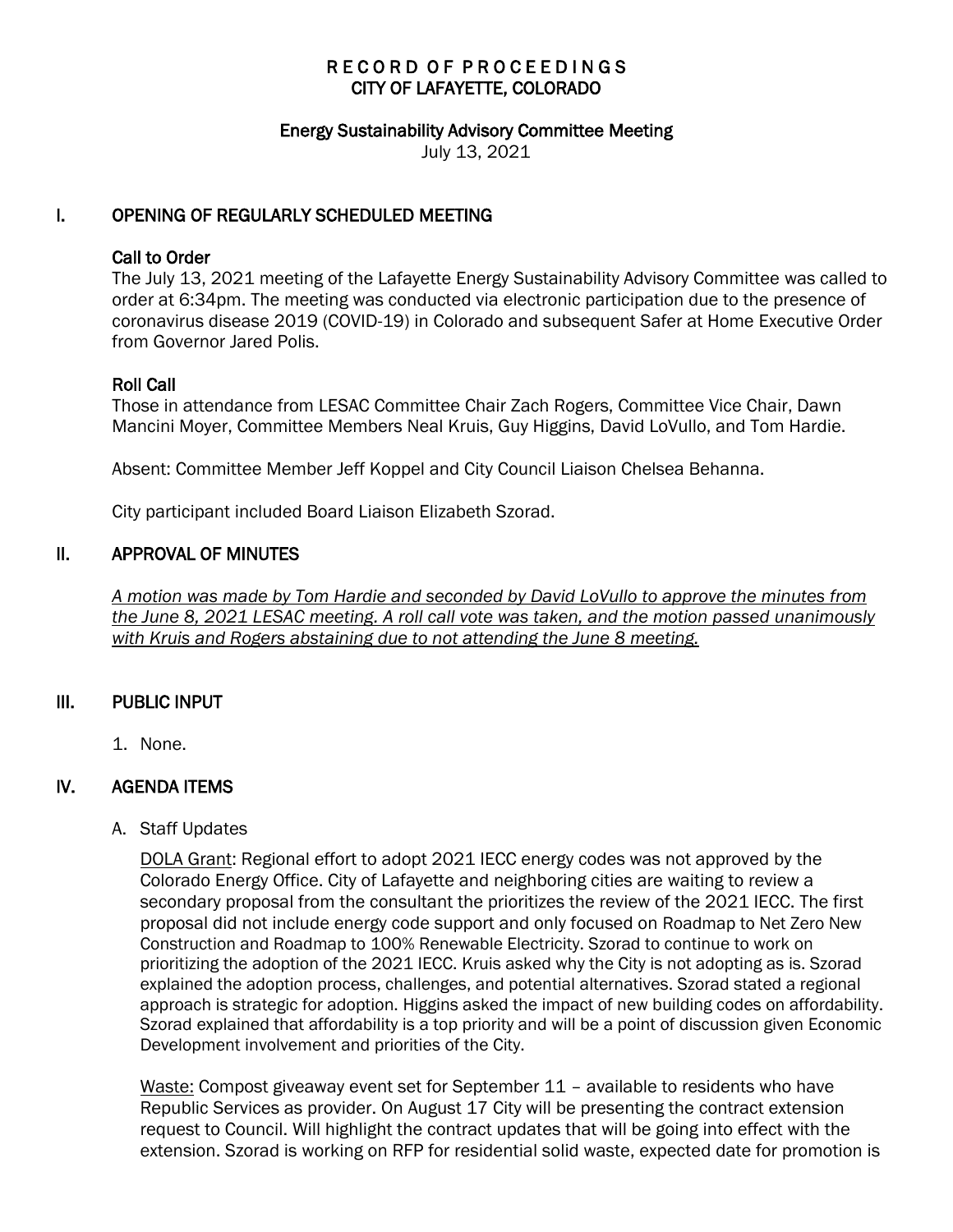sometime in September. City also submitted a grant application to enhance webpage engagement and education regarding waste reduction. Will hear back in October if approved.

### Boulder County Grant:

- a. PACE: PACE has hired a fellow for Lafayette heard from the County on program status.
- b. Greenhouse Gas Inventory: Lotus Consulting will be providing a proposal in the next few days that align with the scope of work that Szorad and Moyer finalized. Expected start date is August 1 with a completion of the GHG inventory November 9. Szorad to share the proposal with the Committee.
- c. Neighborhood Sustainability Program Exploration: Szorad developed a job description for a Sustainability Intern to conduct the research and feasibility study for a Neighborhood Sustainability Program. No timeline for when the job will be able for interested individuals to apply.
- B. City Council Liaison Update:
	- 1. None
- C. Green Business and PACE Update Boulder County Presentation

Overview of the PACE program was provided by Hannon. Explained that PACE is a one-stop shop for sustainability for businesses. Several rebates and financial support are offered to upgrade appliances, lighting, water conservation etc. to help businesses prioritize sustainability and save money.

Reviewed the Small Business Equity Program that the Lafayette Fellow will be promoting in her outreach work. This program covers 70% of project costs of outdated lighting and restaurant and grocery equipment.

Hannon introduced Otero, the Fellow that will be working in Lafayette. Hardie welcomed Otero to Lafayette and explained that a job requirement was to be bi-lingual. Otero introduced herself to the Committee and expressed her passion for reaching businesses in Lafayette who have not been engaged with PACE.

Hardie reminded the committee that Otero is funded by the 2021 BoCo grant. Rogers wanted to understand how to promote PACE through LESAC. Hannon explained that the funding for Otero helps increase outreach to Lafayette businesses and to provide PACE with any leads of businesses interested in sustainability advancements.

Rogers asked if PACE works with food trucks – explained that PACE has not historically engaged this sector but looking into it. Morhous, public participate, asked if PACE incentives were available to municipal facilities, Hannon explained that they are not.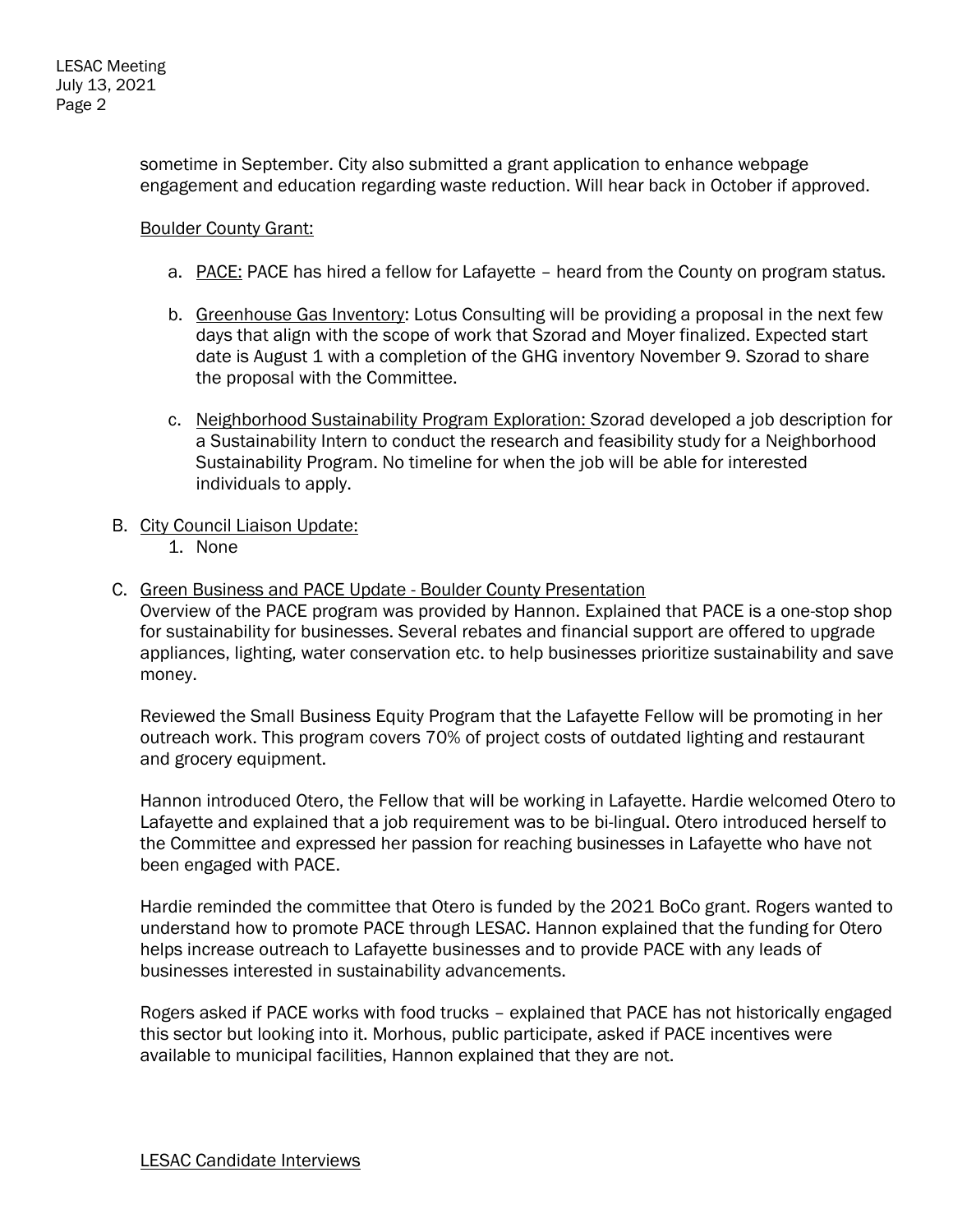a. Interview 1 – Branden Morhous:

Morhous is interested in improving energy efficiency within the City. LoVullo asked what brought Morhous to Lafayette, Morhous explained his employment but fell in love with the community. Mancini Moyer wanted to learn more about Morhous volunteer work at The Shack. Morhous explained how his company installed the solar panels and has volunteered to help promote renewable energy. Hardie asked if Morhous reviewed the sustainability plan. Morhous expressed that the plan has an aggressive approach to energy efficiency and renewable energy. Morhous is interested in raising awareness within the community and the green healthy buildings. Higgins asked what 100% renewable energy means to him. Morhous explained prioritizing energy efficiency first and then renewable energy. Kruis asked if Morhous is working with the City. Morhous explained he is conducting an investment grade audit with the City of Lafayette.

b. Interview 2: Greg Ching:

Ching has been a Colorado resident for 25 years and has served on a Sustainability Advisory Board in Nederland. Ching is currently going to school and works in Louisville. Ching sees the value in prioritizing energy efficiency before renewable energy. He explained his experience in building a carbon negative home. Believes that the Sustainability Plan is missing a crucial piece of gardening to reduce GHG emissions. Would urge the Committee to prioritize BIPOC and women on the board.

c. Interview 3: Jeremy Jackson

Issues with audio – conducted the interview through chat function via Zoom. Kruis asked about schooling background. Jackson explained that he grew up in Lafayette, went to the elementary and Centaurus High School. LoVullo asked what his next steps in his career. Jackson explained that he is job searching to work in space systems but doesn't plan on leaving Colorado as there is lots of opportunities.

#### LESAC Retreat

Szorad presented the idea to hire a moderator for the Committee Retreat. Provided background on Brinkman Consulting and the role of the moderator. Rogers expressed concern with moderators that do not allow for organic discussion between Committee members. Szorad reiterated the role of the moderator would be to keep the discussions on track and focused.

Rogers asked if Monday August 9 would remain the retreat date. All Committee members favored postponing the retreat to allow new members to join. This would also allow more members to attend the Board and Commissions Training on July 19 at 5:30pm. Szorad to send out poll to Committee Members to schedule retreat at the August once alternates are approved by Council.

A motion was made by Neal Kruis and seconded by Zack Rogers to recommend hiring Brinkman Consulting to moderate the LESAC retreat. A roll call vote was taken, and the motion passed unanimously.